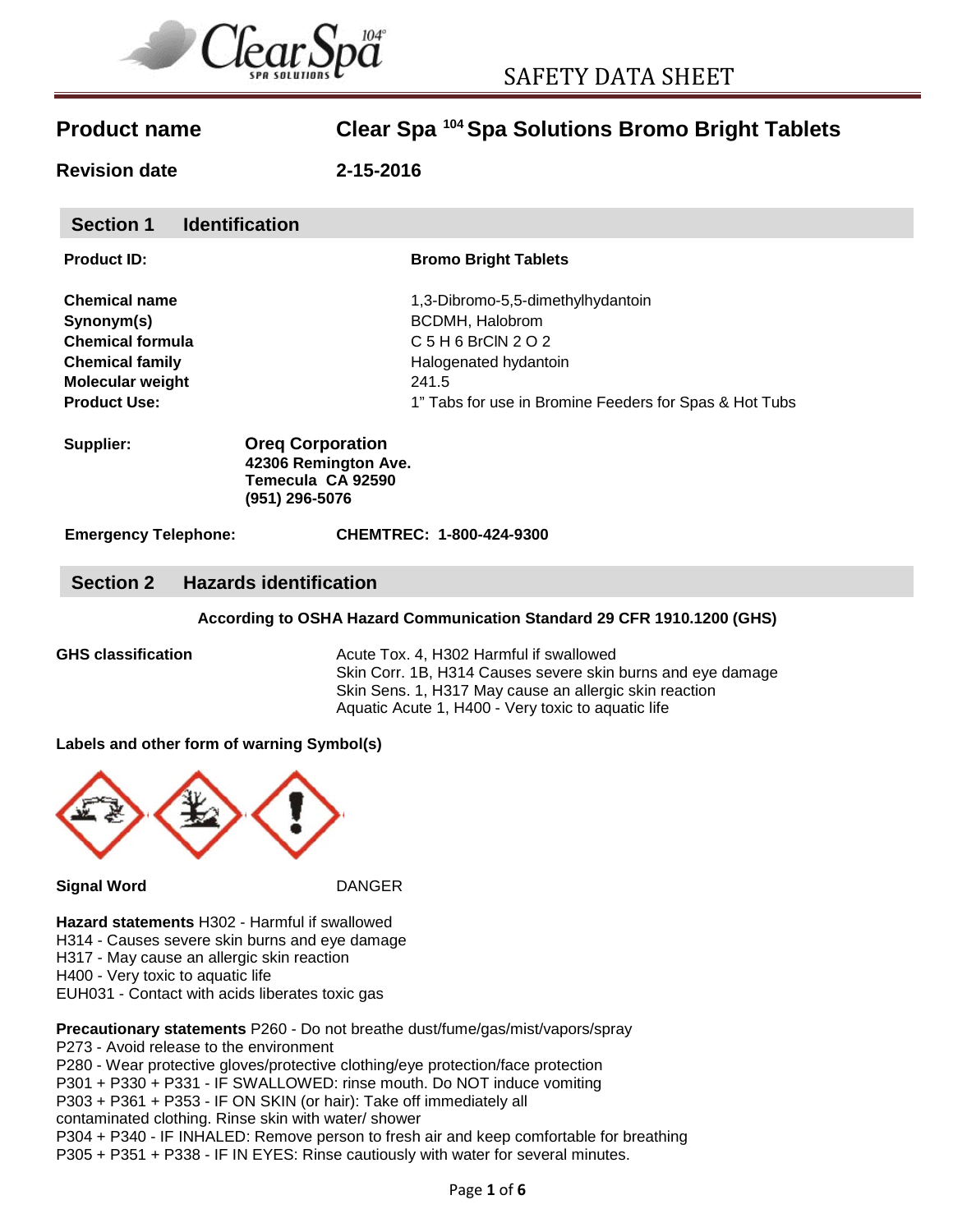

**Revision date 2-15-2016**

## **Section 2 Hazards identification (Continued)**

P310 - Immediately call a POISON CENTER or doctor/physician

P333 + P313 - If skin irritation or rash occurs: Get medical advice/attention

P362 + P364 - Take off all contaminated clothing and wash it before reuse

P391 - Collect spillage

P264 - Wash hands thoroughly after handling

P270 - Do not eat, drink or smoke when using this product

P272 - Contaminated work clothing should not be allowed out of the workplace

P302 + P352 - IF ON SKIN: Wash with plenty of soap and water

P301 + P312 - IF SWALLOWED: Call a POISON CENTER or doctor/physician if you feel unwell

P330 - Rinse mouth

P405 - Store locked up

P501 - Dispose of contents/container in accordance with national and international regulations.

**NFPA Ratings (Scale 0-4)** Health = 3, Fire = 0, Reactivity = 1. Special Hazard Warning: OXIDIZER. **HMIS Ratings (Scale 0-4)** Health = 3, Fire = 0, Reactivity = 1.

## **Section 3 Composition / Information on ingredients**

| Components                        | CAS No.    | Weight % |
|-----------------------------------|------------|----------|
| 1,3-Dibromo-5,5-dimethylhydantoin | 32718-18-6 | 96-99.5  |

### **Section 4 First - aid measures**

| Eye contact                                           | Hold eye open and rinse slowly and gently with water for 15-20 minutes.                  |
|-------------------------------------------------------|------------------------------------------------------------------------------------------|
|                                                       | Remove contact lenses, if present, after the first 5 minutes, then continue rinsing eye. |
|                                                       | Call a poison control center or doctor for treatment advice.                             |
| <b>Skin contact</b>                                   | Take off contaminated clothing.                                                          |
|                                                       | Rinse skin immediately with plenty of water for 15-20 minutes. Call a poison             |
|                                                       | control center or doctor for treatment advice.                                           |
| <b>Inhalation</b>                                     | Move person to fresh air. If person is not breathing, call 911 or an ambulance,          |
|                                                       | then give artificial respiration, preferably by mouth-to-mouth, if possible.             |
|                                                       | Call a poison control center or doctor for further treatment advice.                     |
| Ingestion                                             | Call poison control center, or doctor immediately for treatment advice.                  |
|                                                       | Have person sip a glass of water if able to swallow.                                     |
|                                                       | Do not induce vomiting unless told to do so by the poison control center or doctor.      |
|                                                       | Do not give anything by mouth to an unconscious person.                                  |
|                                                       |                                                                                          |
| Most important symptoms and effects, acute or delayed |                                                                                          |

| - Eye Contact     | Corrosive                                                             |
|-------------------|-----------------------------------------------------------------------|
|                   | May cause temporary or permanent eye damage.                          |
| - Skin contact    | Exposure to wet skin may cause severe irritation                      |
|                   | May cause skin sensitization                                          |
| - Inhalation      | Irritant to upper respiratory tract.                                  |
|                   | Shortness of breath, headache and nausea.                             |
| Note to physician | Corrosive                                                             |
|                   | No specific antidote.                                                 |
|                   | In case of ingestion DO NOT induce vomiting.                          |
|                   | Treat symptomatically and supportively.                               |
|                   | Probable mucosal damage may contraindicate the use of gastric lavage. |
|                   |                                                                       |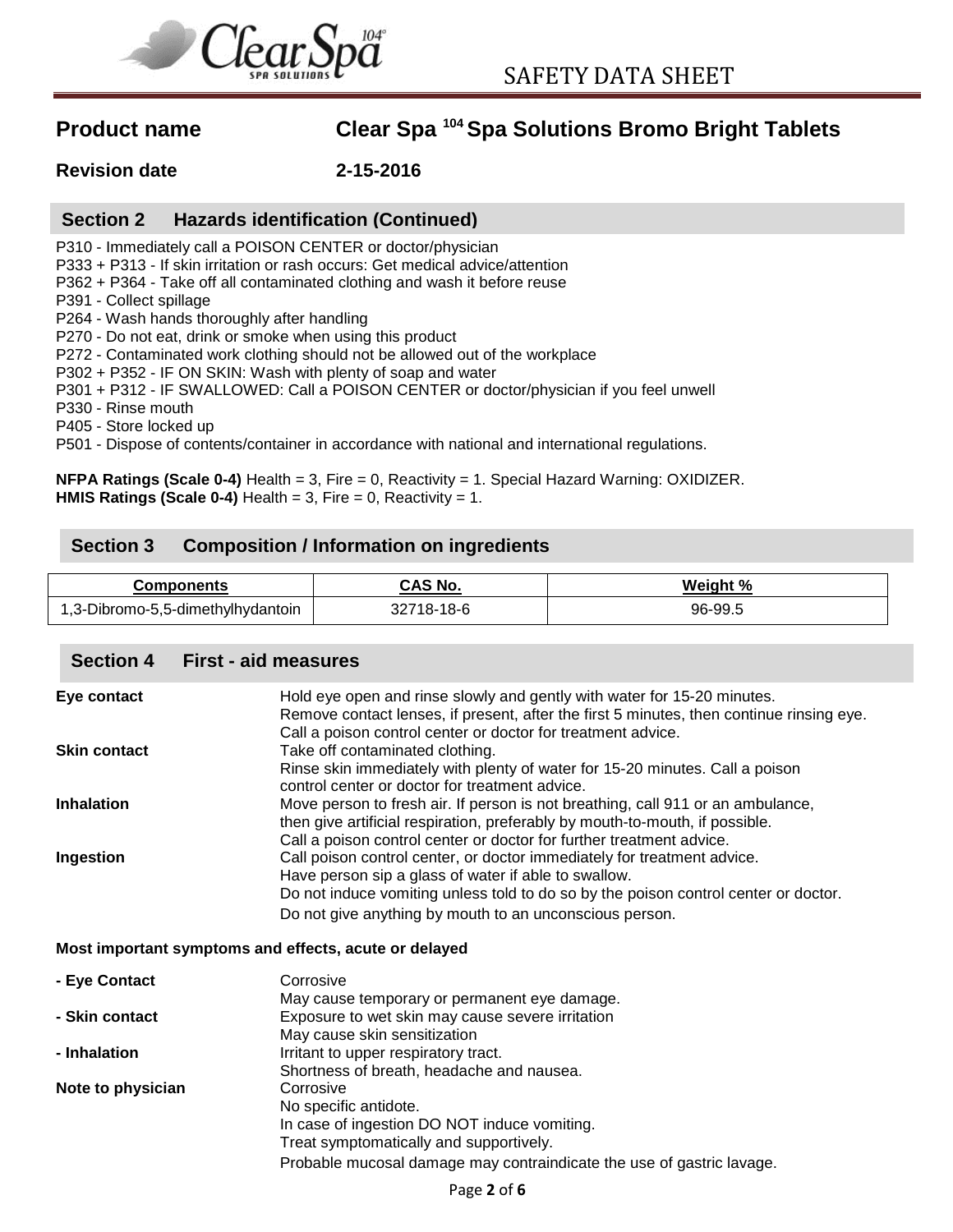

| <b>Product name</b> | Clear Spa 104 Spa Solutions Bromo Bright Tablets |  |
|---------------------|--------------------------------------------------|--|
|---------------------|--------------------------------------------------|--|

**Revision date 2-15-2016**

| <b>Section 5</b><br>Fire - fighting measures |                                                                                                                                                                                                                                                                                                         |
|----------------------------------------------|---------------------------------------------------------------------------------------------------------------------------------------------------------------------------------------------------------------------------------------------------------------------------------------------------------|
| Suitable extinguishing media                 | Dry powder or carbon dioxide. Water may be ineffective. In case of exothermic<br>decomposition and appearance of smoke, water should be used to suppress it.                                                                                                                                            |
| Extinguishing media not to be<br>Used.       | Do not use dry chemical extinguisher containing ammonia compounds.                                                                                                                                                                                                                                      |
| Unusual fire and explosion<br><b>Hazards</b> | Forms explosive mixtures with combustible, organic or other easily oxidizable<br>materials. When heated to decomposition, may release poisonous and corrosive<br>fumes. Dust may form a weak explosive mixture with air (class St1), but is not<br>sensitive to ignition from electrostatic discharges. |
| <b>Fire fighting procedure</b>               | Cool containers with water spray. In closed stores, provide fire-fighters with<br>self-contained breathing apparatus in positive pressure mode.                                                                                                                                                         |

### **Section 6 Accidental release measures**

| <b>Personal precautions</b>                                 | Evacuate area. Use respirator with combined filter (inorganic gas and dust),<br>gloves, chemical safety goggles and body covering clothes. If material is<br>decomposing, use self-contained breathing apparatus and a fully encapsulated<br>suit.                                    |
|-------------------------------------------------------------|---------------------------------------------------------------------------------------------------------------------------------------------------------------------------------------------------------------------------------------------------------------------------------------|
| Methods for cleaning up<br><b>Environmental precautions</b> | Sweep up, place in a suitable container and hold for waste disposal. Avoid raising<br>dust. Ventilate area and wash spill site after material pickup is complete.<br>Prevent entry into sewers and watercourses                                                                       |
|                                                             |                                                                                                                                                                                                                                                                                       |
| <b>Section 7</b><br><b>Handling and storage</b>             |                                                                                                                                                                                                                                                                                       |
| <b>Handling</b>                                             | Keep containers tightly closed.                                                                                                                                                                                                                                                       |
| <b>Storage</b>                                              | Keep away from all sources of ignition. Recommended storage temperature below<br>30°C. For transportation purposes it is possible to store at temperatures up to<br>50°C. Store in a dry, well-ventilated area. Store away from incompatible materials<br>(see "materials to avoid"). |

## **Section 8 Exposure controls / personal protection**

| <b>Components</b>                               | <b>ACGIH-TVL Data</b> | <b>OSHA (PEL) Data</b> |
|-------------------------------------------------|-----------------------|------------------------|
| 1,3-Dibromo-5,5-dimethylhydantoin<br>32718-18-6 | Not Determined        | Not Determined         |

#### **Manufacturer's TLV-TWA Recommendation** 0.1 mg/m³

**Ventilation requirements** Use local exhaust as necessary, especially under dusty conditions. Ventilation must be sufficient to maintain atmospheric concentration below recommended exposure limit.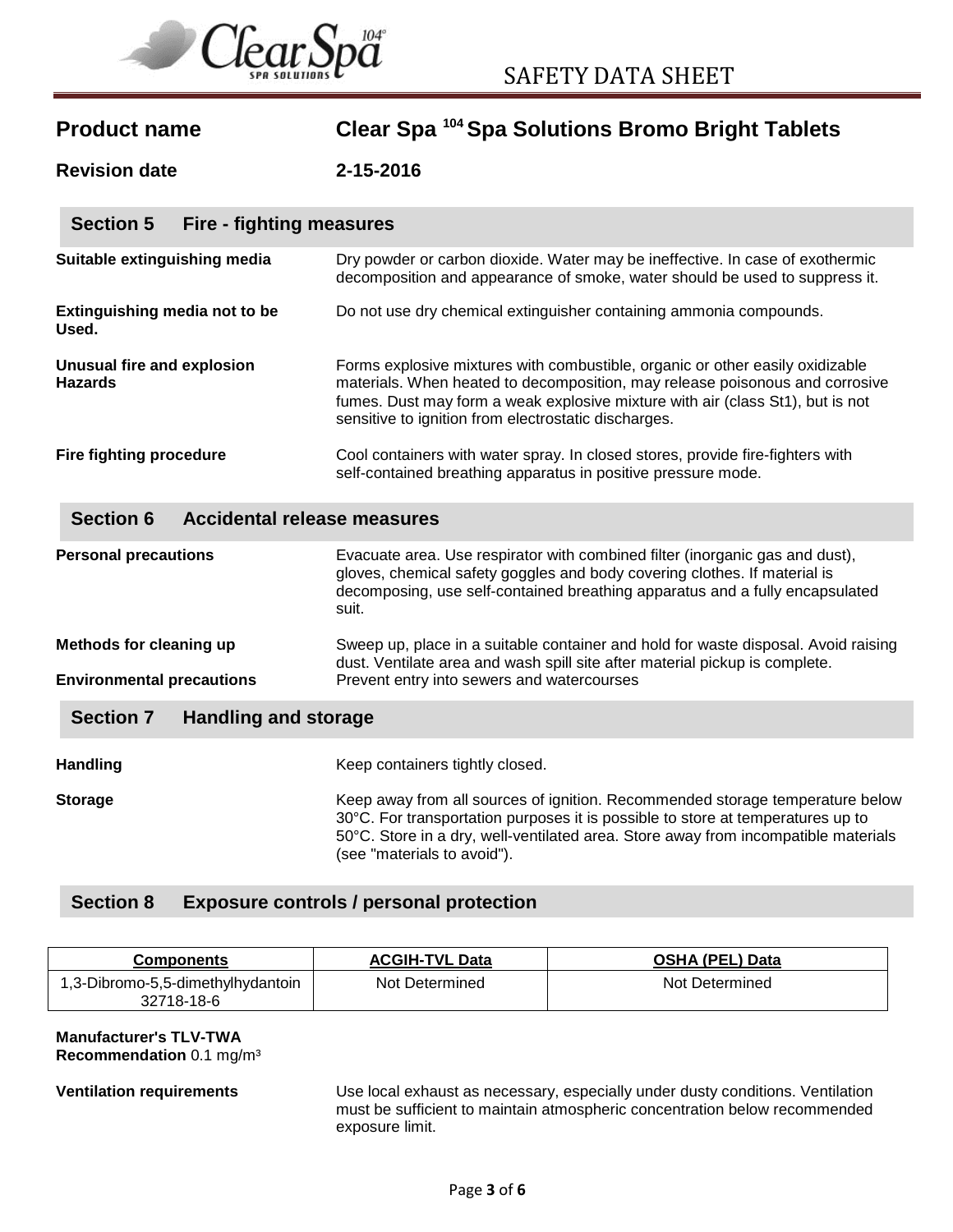

**Revision date 2-15-2016**

# **Section 8 Exposure controls / personal protection (Continued)**

**Personal protective equipment:**

| - Respiratory protection   | Respirator with combined filter (inorganic gas and dust). |
|----------------------------|-----------------------------------------------------------|
| - Hand protection          | Neoprene gloves                                           |
| - Eve protection           | Chemical safety goggles                                   |
| - Skin and body protection | Body covering clothes and boots                           |
|                            |                                                           |

**Hygiene measures** Do not eat, smoke or drink where material is handled, processed or stored. Wash hands thoroughly after handling and before eating or smoking. Safety shower and eye bath should be provided.

## **Section 9 Physical and chemical properties**

| Appearance                        | White to off-white tablet with faint halogenous odour                          |
|-----------------------------------|--------------------------------------------------------------------------------|
| <b>Melting point/range</b>        | Not applicable (decomposes)                                                    |
| <b>Boiling point/range</b>        | Not applicable                                                                 |
| <b>Flash point</b>                | Not applicable                                                                 |
| Evaporation rate (ether=1)        | Not applicable under standard conditions                                       |
| <b>Flammable/Explosion limits</b> | Not available                                                                  |
| Vapor pressure                    | $9.35x10(-3)$ Pa (25°C)                                                        |
| Vapor density                     | Not applicable under standard conditions                                       |
| Solubility:                       |                                                                                |
| - Solubility in water             | 0.22 g/100ml at $25^{\circ}$ C                                                 |
| - Solubility in other solvents    | Benzene: 2.5 g/100g at 25°C                                                    |
| <b>Partition coefficient</b>      |                                                                                |
| (n-octanol/water)                 | $Kow = <1$ (pH 5-9)                                                            |
| <b>Auto-ignition temperature</b>  | Not available                                                                  |
| <b>Decomposition temperature</b>  | $>160^{\circ}$ C                                                               |
| <b>Specific gravity</b>           | $1.8 - 2.0$                                                                    |
| <b>Explosive properties</b>       | Dust may form a weak explosive mixture with air (class St1), but is considered |
|                                   | insensitive to ignition from electrostatic discharges.                         |
| <b>Oxidising properties</b>       | Not sufficient for classification as oxidizer (Method A17 & UN Test O.1)       |
| <b>Particle size</b>              | Not available                                                                  |

## **Section 10 Stability and reactivity**

| <b>Reactivity</b><br><b>Stability</b><br><b>Possibility of hazardous</b><br>reactions | Combustible materials. Oxidizing agents. Bases.<br>Stable under normal conditions<br>Contact with combustible materials may initiate decomposition of the material and<br>emission of smoke. |
|---------------------------------------------------------------------------------------|----------------------------------------------------------------------------------------------------------------------------------------------------------------------------------------------|
| <b>Conditions to avoid</b><br><b>Materials to avoid</b>                               | Exposure to moisture. Heating above decomposition temperature.<br><b>COMBUSTIBLE ORGANIC MATERIALS</b><br><b>Bases</b><br>Oxidizing agents                                                   |
| <b>Hazardous decomposition</b><br>products                                            | CO, HBr, Cl2, NOx, HCl, CO2                                                                                                                                                                  |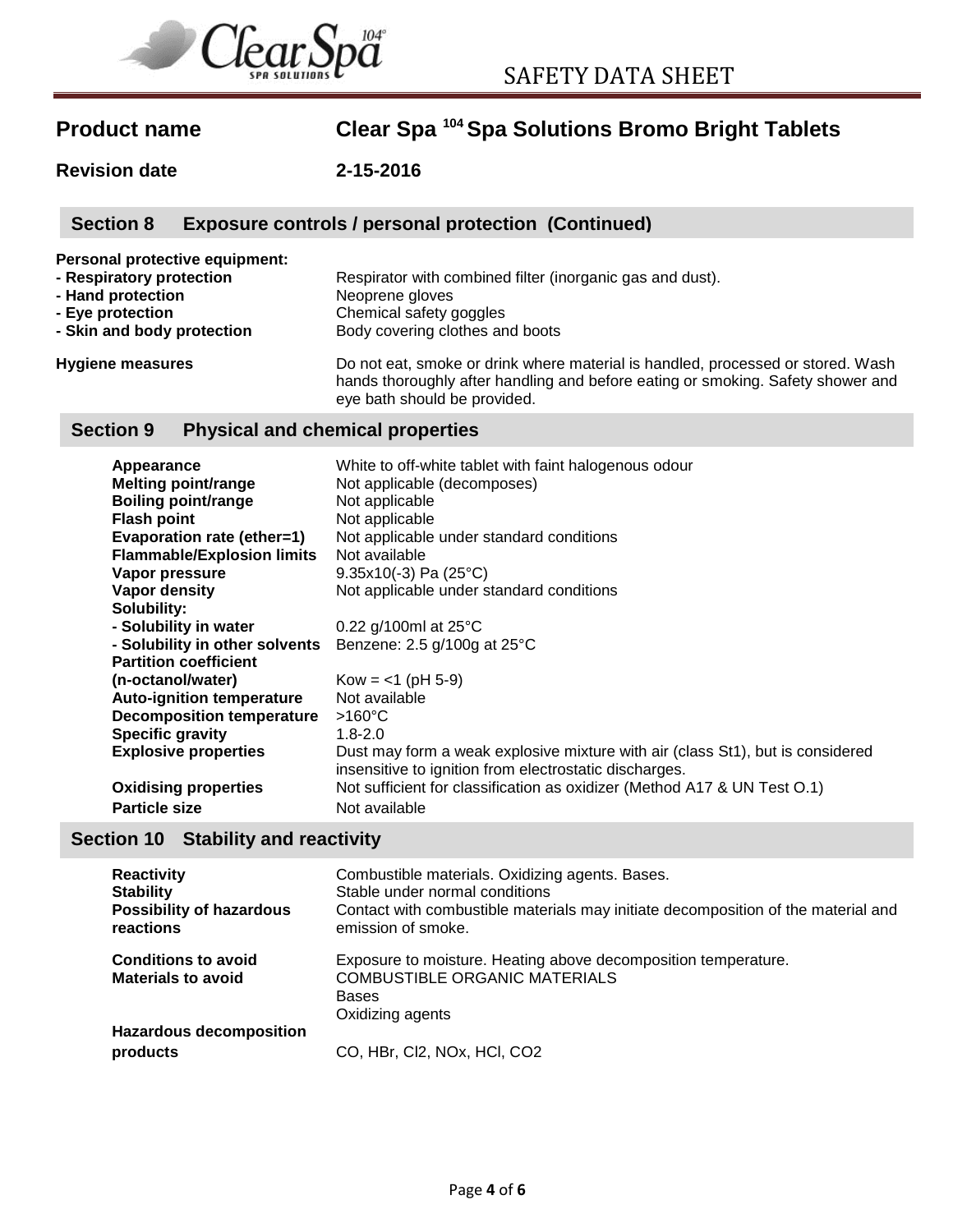

**Revision date 2-15-2016**

## **Section 11 Toxicological information**

| <b>Likely Routes of Exposure</b> | Skin                                                                    |
|----------------------------------|-------------------------------------------------------------------------|
|                                  | Eye contact                                                             |
|                                  | Inhalation                                                              |
| <b>Acute toxicity:</b>           |                                                                         |
| - Rat oral LD50                  | $929$ mg/kg                                                             |
| - Rat inhalation LC50            | 1.1 mg/l/4 hour (powder)                                                |
| - Dermal irritation (rabbit)     | Corrosive                                                               |
| <b>Dermal sensitization</b>      | Sensitizer.                                                             |
| <b>Chronic toxicity</b>          | Prolonged skin contact may cause sensitization                          |
| <b>Mutagenicity</b>              | Mutagenic by the Ames Test                                              |
|                                  | Mutagenic in the mouse lymphoma L5178Y test system.                     |
|                                  | Non genotoxic in an in-vivo micronucleus test in mice                   |
|                                  | Non genotoxic in an in-vivo liver unscheduled DNA synthesis (USD) assay |
| Carcinogenicity                  | Not classified by IARC                                                  |
|                                  | Not included in NTP 12th Report on Carcinogens                          |

## **Section 12 Ecological information**

| <b>Aquatic toxicity:</b><br>- 96 Hour-LC50, Fish                                                                                             | 1.2 mg/l (Eastern oyster, Acute flow through)<br>1.9 mg/l (Mysid shrimp, Acute flow through)<br>0.4 mg/l (Rainbow trout, Static)<br>0.46 mg/l (Bluegill sunfish, Static)<br>1.6 mg/l (Sheepshead minnow, Acute flow through) |  |
|----------------------------------------------------------------------------------------------------------------------------------------------|------------------------------------------------------------------------------------------------------------------------------------------------------------------------------------------------------------------------------|--|
| - 48 hour-LC50, Daphnia magna 0.75 mg/l (Static)                                                                                             |                                                                                                                                                                                                                              |  |
| <b>Avian toxicity:</b><br>- Oral LD50, Bobwhite quail<br>- Dietary LC50, Mallard duck > 5620 ppm<br>- Dietary LC50, Bobwhite quail >5620 ppm | 1839 mg/kg                                                                                                                                                                                                                   |  |
| <b>Persistence and degradability</b>                                                                                                         | BCDMH and the main degradation product DMH are biodegradable and do not<br>persist in the environment                                                                                                                        |  |
| <b>Bioaccumulative potential</b>                                                                                                             | Based on low Kow values, i.e less than 1, BCDMH would not be predicted to<br>significantly accumulate in aquatic organisms, or sorb to organic material in soil or<br>sediment.                                              |  |
| <b>Mobility in soil</b>                                                                                                                      | There will be no exposure of BCDMH to soil. The main degradation product DMH<br>is mobile in soil.                                                                                                                           |  |
| Germany, water endangering<br>classes (WGK)                                                                                                  | 2                                                                                                                                                                                                                            |  |
| Section 13 Disposal considerations                                                                                                           |                                                                                                                                                                                                                              |  |

| <b>Waste disposal</b> | Dispose of in approved landfill sites or an approved incinerator.<br>Avoid access to streams, lakes or ponds.<br>Observe all federal, state and local environmental regulations when disposing of<br>this material. |
|-----------------------|---------------------------------------------------------------------------------------------------------------------------------------------------------------------------------------------------------------------|
|                       | Disposal of Packaging Crush and bury empty containers.<br>Do NOT throw into public waste disposal site. Avoid contact with organic materials<br>and moisture. See conditions to avoid (Section 10)                  |